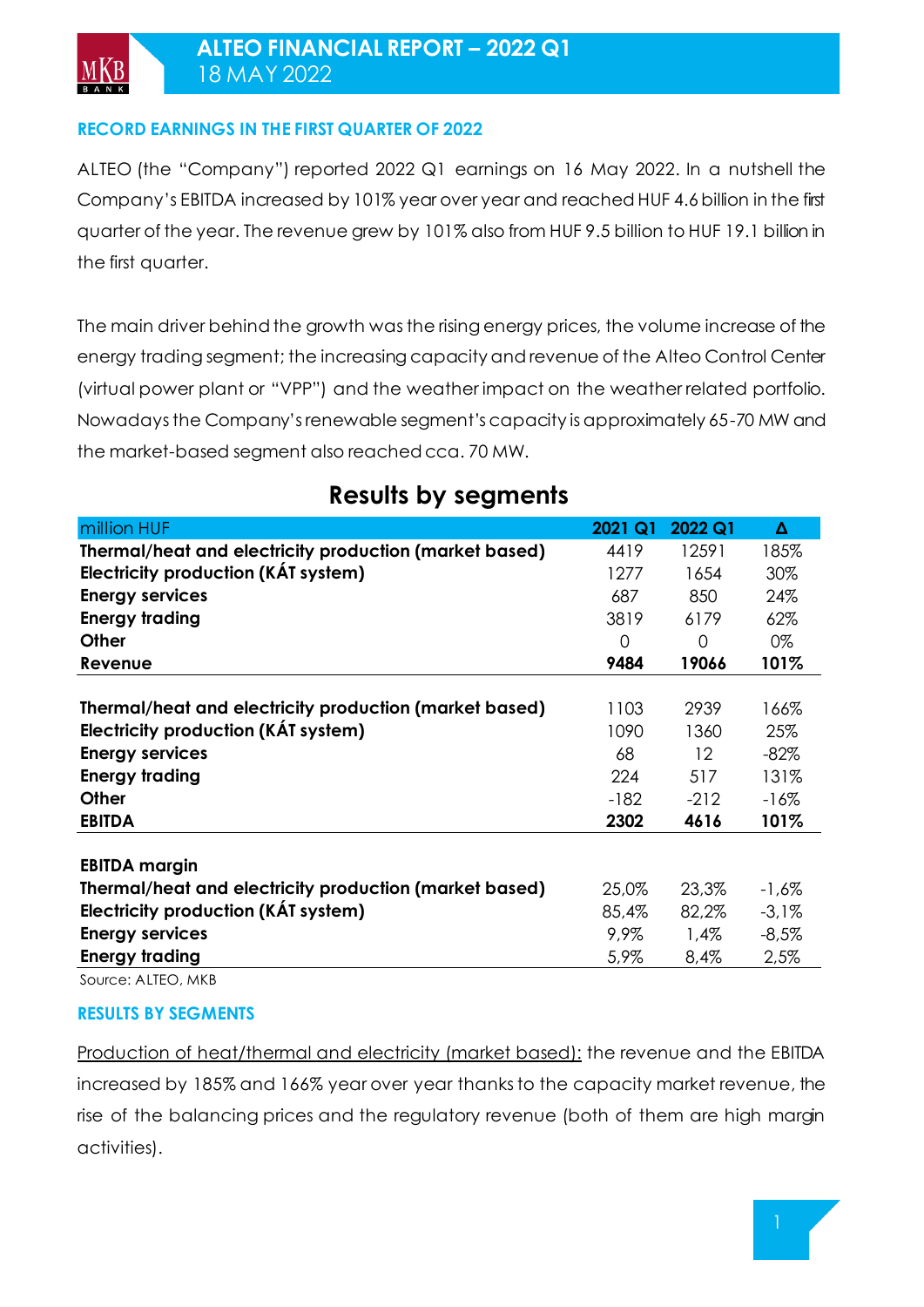MKB

In recent years some wind power plant and hydropower systems has been integrated into the Alteo Control Center, which exhausted the electricity production in the KÁT system, and this process will continue in the future.

The costs grew too thanks to the higher gas prices, the higher CO2 quotas but these items are dwarfed by the high margin activities like the capacity market, the balancing prices and the forecasting service. Moreover, the material expenses increased at lower rate than the sales revenue which indicates that significant amount of the revenue and EBITDA comes from the high margin activities.



# **EBITDA by segments**

Electricity production (KÁT system): the revenue increased by 30% while the EBITDA increased by 25% year over year in the first quarter of 2022. The segment grew mainly due to the windier weather at the beginning of the year. Except the wind power plants the segment sales and EBITDA volume matched with the previous year's.

Energy services: The revenue grew by 24% but the EBITDA decreased by 82%. The energy services' EBITDA from the self-implemented projects was HUF 0, so all of the EBITDA was realized through services to third parties.

The revenue decreased due to the lower construction works for third parties. The revenue from maintenance services for third parties was the same as the previous year.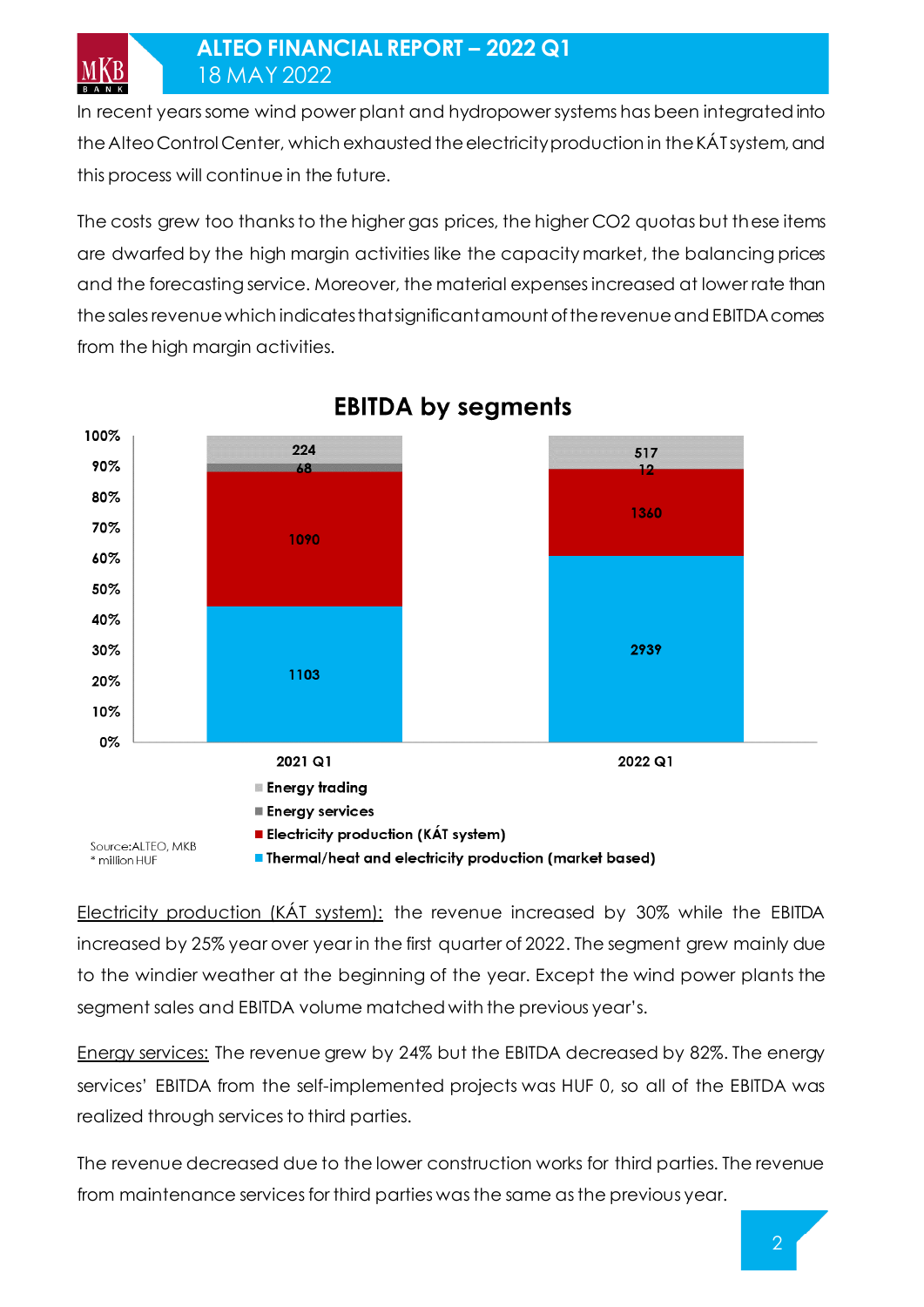The waste management segment didn't show significant increase compared to the last comparable period. This is largely due to the effect of the recent pandemia.

The profit of the E-mobility segment matched with the management's expectations. But it is worth noting that both of these segments are not yet significant.

Energy trading: The revenue and EBITDA increased by 62% and 131% year over year in the first quarter of 2022. The electricity trading was impacted positively by the rising electricity prices, but on the other side the Company didn't renew the contrcts of the riskiest consumers.

The gas trading segment benefited from the reduction of the gas supply competitors.



# **EBITDA margin of the ALTEO Group**

## **OTHER COMPANY RELATED ANNOUCEMENTS**

On 21 April 2022 the Company informed the shareholders that the Board of Directors of the Company approved the 2024 and 2025 Remuneration Policy of the ALTEO Employee Share Ownership Organization. Based on this approval the Board of Directors decided to issue a total of 545.200 New Shares.

It is worth nothing that the remuneration may be paid in the event of an improvement in the Company's economic performance between 31 December 2021 and 31 December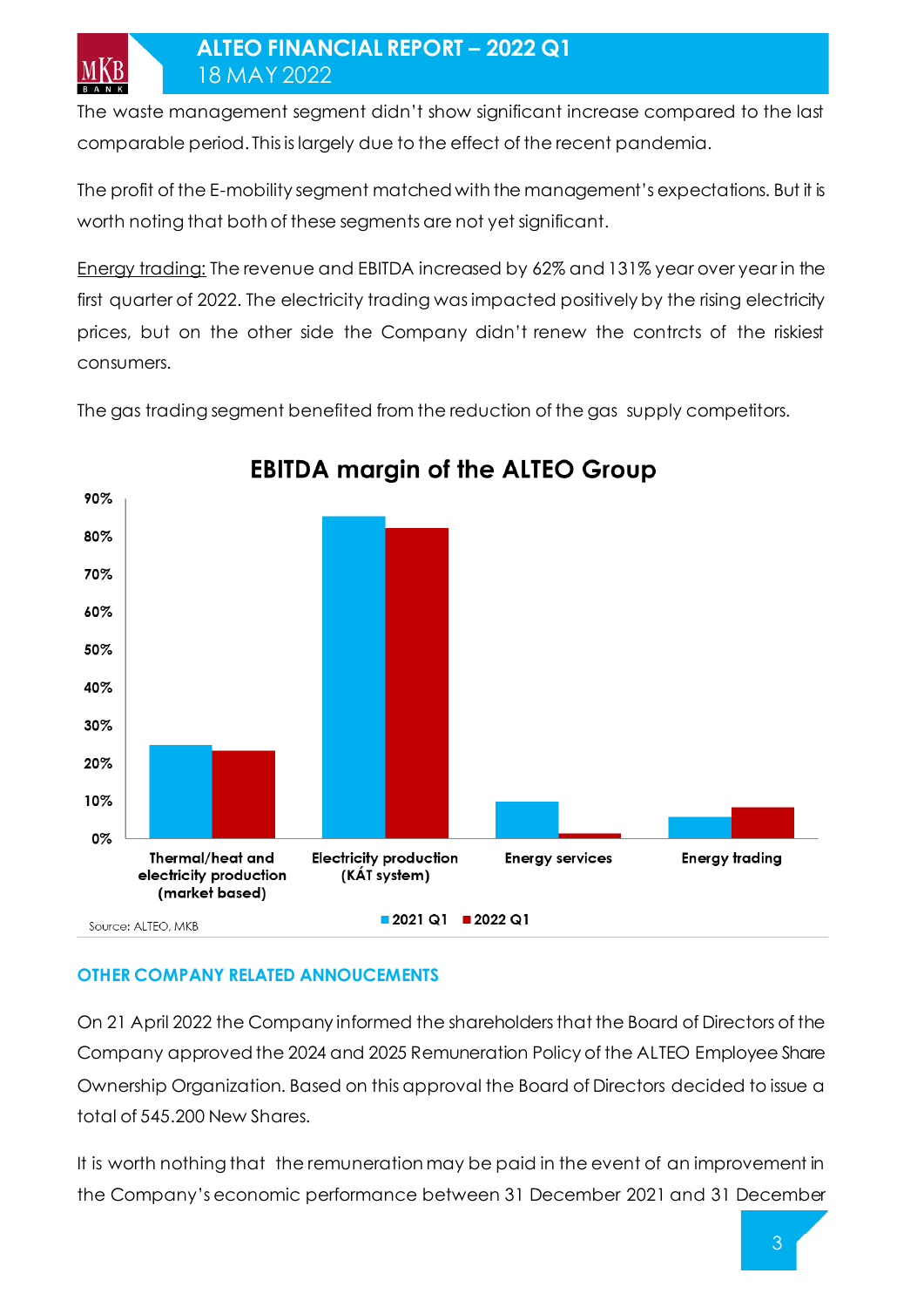2023. In the case of the failure of the Company's economic improvement the renumeration will be failed. So the above mentioned new issuance is approximately 3% of the existing shares which is also linked to a specific improvement. We think sahre dilution can be minimal so the annousement as a whole is neutral.

On 2 May 2022 the Company announced that will pay HUF 103 dividend after the business year of 2021. The dividend rate is higher what investors got in the past years. At the same time we continue to belive that the story of ALTEO is a growth story so we don't want value the Company based on the dividend. Valuing an utility company on dividend is a selfevident assumption, but in the case of ALTEO not yet. Recent years we have seen how fast changed the utility market and the position of various companies.

### **CONCLUSION**

**MKB** 

We think the Company's growth, environment and operations have reached a new level. Last time we refreshed our DCF-model on 1 March 2022. We think the management's strategy is echoed in our last two DCF-models.

To take into consideration the recent company specific, economic and geopolitical events we refresh our DCF-model again. We had to raise the risk-free rate, adjusted the cost of capital and the Company's net debt. We calculated the expected impact of the share dilution if the above mentioned specific economic improvement fully implemented.

Moreover, we believe the recent situation (the Russo-Ukrainian war and the energy market turbulence) positively affected the Company, which can be seen in the recent earnings report too. The higher gas and electricity prices mean that the margin of the renewable power plants may improve but at the same time the maintenance cost of these power plants won't change significantly. At the same time the spark spread (the difference between the electricity price and the cost of natural gas) has widened significantly which means the market-based segment reached extraordinary profits. Based on the above we slightly changed the financial assumptions for this and the next year.

Other assumptions of the model remained unchanged. See our flash note on 23. November 2021 an on 01. March 2022 on the website of the Budapest Stock Exchange.

Based on the above we slightly raise our one-year target price from HUF 2259 to HUF 2423. Our recommendation is neutral.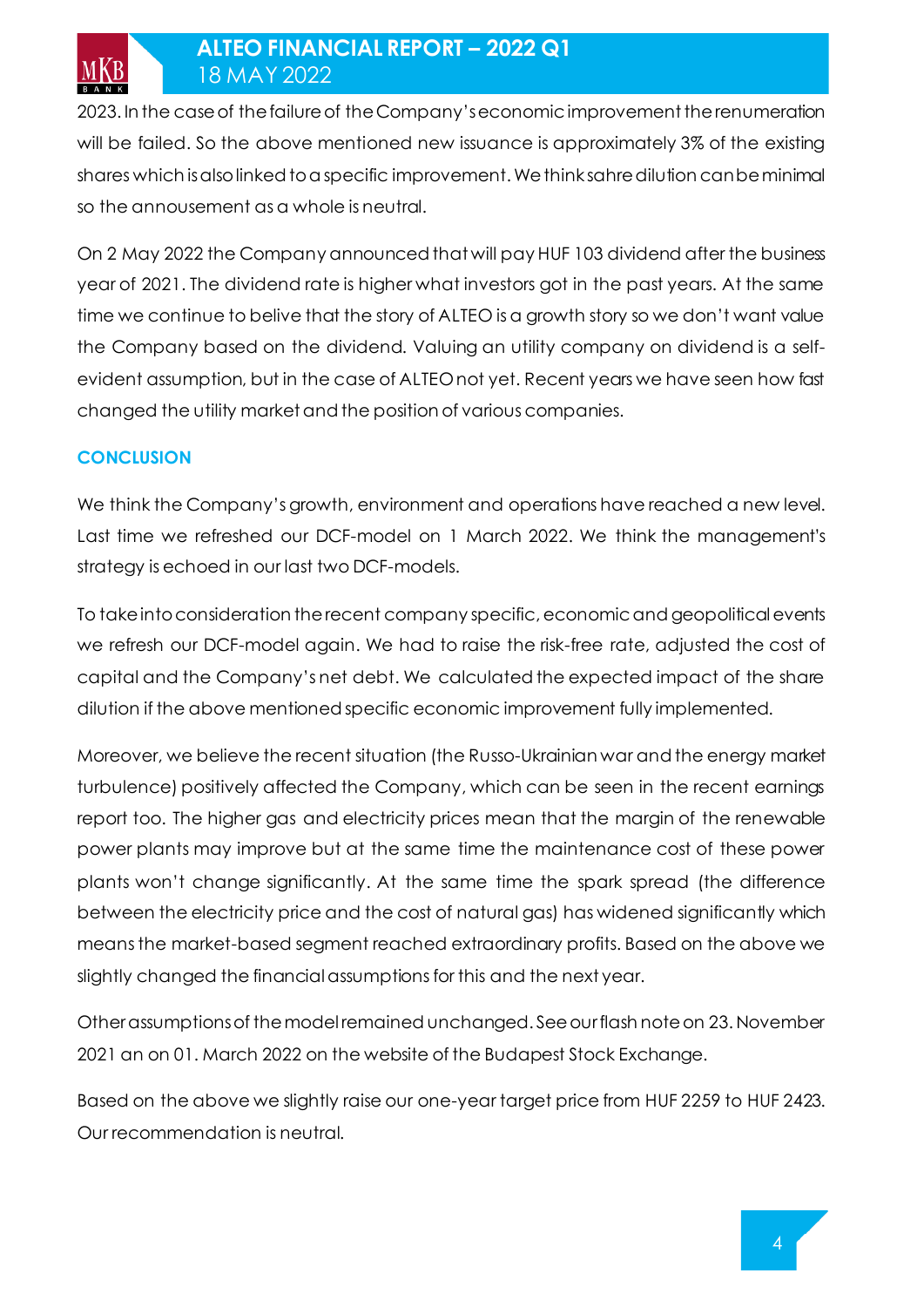|                 |       | <b>Total Equity Value</b>       |                                 |        |  |  |  |
|-----------------|-------|---------------------------------|---------------------------------|--------|--|--|--|
|                 |       | <b>Terminal EBITDA Multiple</b> |                                 |        |  |  |  |
|                 |       | 5.4x                            | 6.4x                            | 7.4x   |  |  |  |
| <b>Discount</b> | 6.1%  | 36 841                          | 46 282                          | 55 724 |  |  |  |
| Rate            | 8.1%  | 32 001                          | 40 601                          | 49 200 |  |  |  |
| (WACC)          | 10,1% | 27 669                          | 35 515                          | 43 361 |  |  |  |
|                 |       |                                 |                                 |        |  |  |  |
|                 |       | <b>One Year Target Price</b>    |                                 |        |  |  |  |
|                 |       |                                 | <b>Terminal EBITDA Multiple</b> |        |  |  |  |
|                 |       | 5,4x                            | 6,4x                            | 7,4x   |  |  |  |
| <b>Discount</b> | 6,1%  | 2199                            | 2762                            | 3326   |  |  |  |
| Rate            | 8,1%  | 1910                            | 2423                            | 2936   |  |  |  |
| (WACC)          | 10,1% | 1651                            | 2120                            | 2588   |  |  |  |

Source: ALTEO, Bloomberg, MKB

| million HUF           | 2022     | 2023     | 2024     | 2025    | 2026    |
|-----------------------|----------|----------|----------|---------|---------|
| <b>EBITDA</b>         | 15541    | 12090    | 11131    | 12090   | 12672   |
| D&A                   | 4177     | 5397     | 6617     | 7746    | 7858    |
| <b>Capex</b>          | $-10000$ | $-10000$ | $-10000$ | $-6971$ | $-7072$ |
| <b>FCFF</b>           | 2121     | $-746$   | $-1433$  | 2576    | 2997    |
| <b>Terminal value</b> | 81099    |          |          |         |         |
| <b>WACC</b>           | 8,06%    |          |          |         |         |
| <b>Net Debt</b>       | 18548    |          |          |         |         |

Source: ALTEO, Bloomberg, MKB

**Analyst:**

 $MKB$ 

Csaba Debreczeni

Tel: +36-1-268-8323

E-mail[: debreczeni.csaba@mkb.hu](mailto:debreczeni.csaba@mkb.hu)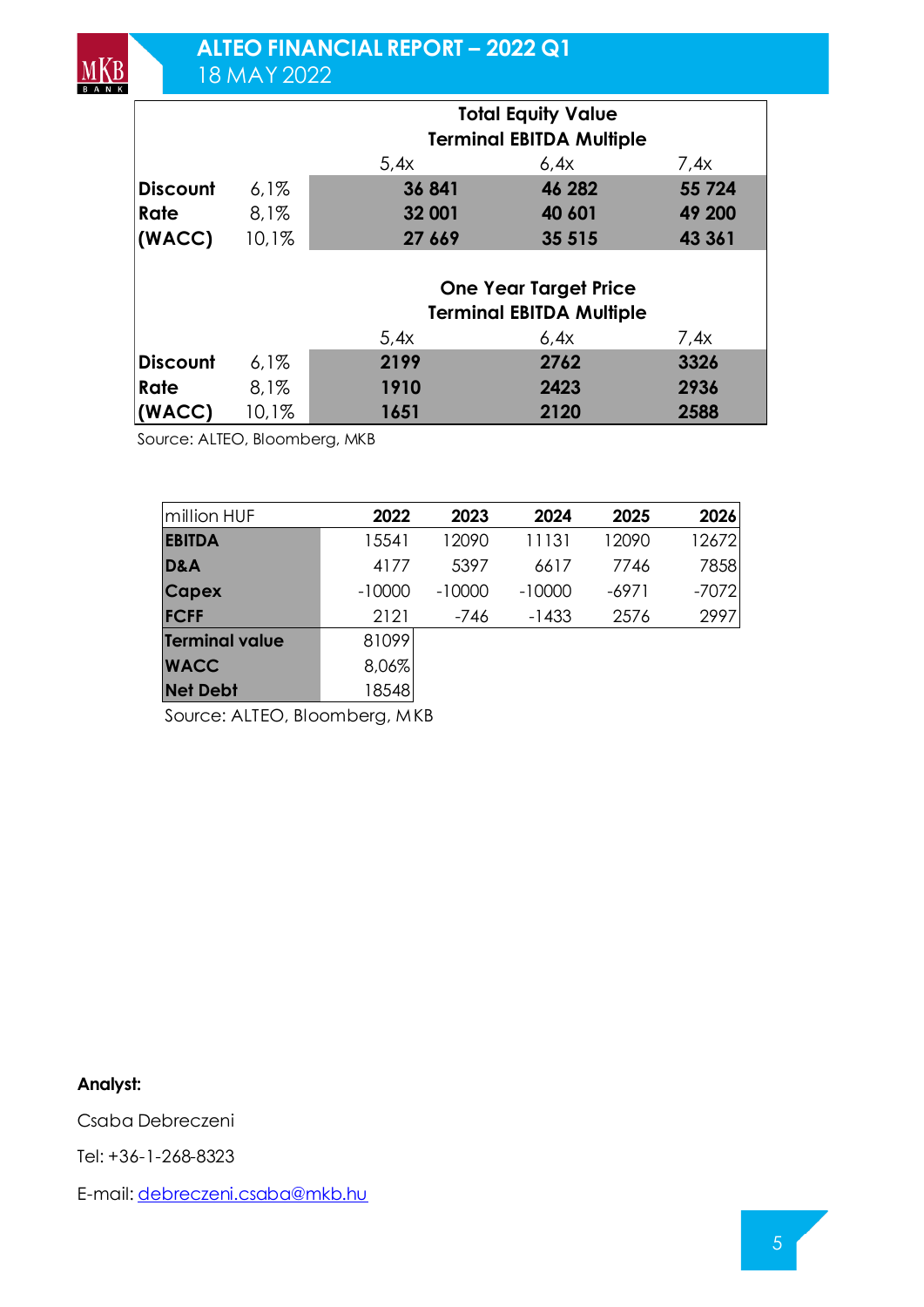

1. This research/commentary was prepared by the assignment of Budapest Stock Exchange Ltd. (registered seat: 1054 Budapest, Szabadság tér 7. Platina torony I. ép. IV. emelet; company registration number: 01-10- 044764, hereinafter: BSE) under the agreement which was concluded by and between BSE and MKB Bank Plc. (registered seat: H-1056 Budapest Váci utca 38., company registration number: 01-10-040952, hereinafter: Investment Service Provider or MKB Bank). This research/commentary was made with the joint, equally proportional financing of the BSE and the company that is the subject of this research/commentary.

The Investment Service Provider's policies and procedures ensure the independence of this research/commentary, and the Investment Service Provider has undertaken not to accept any instructions or additional remuneration from the company involved in the research/commentary.

2. BSE shall not be liable for the content of this research/commentary, especially for the accuracy and completeness of the information therein and for the forecasts and conclusions; the Service Provider shall be solely liable for these. The Service Provider is entitled to all copyrights regarding this research/commentary however BSE is entitled to use and advertise/spread it but BSE shall not modify its content. This research/commentary cannot be deemed as an incentive to enter into contract or covenant.

3. This research/commentary shall not be qualified as investment advice specified in Point 9 Section 4 (2) of Act No. CXXXVIII of 2007 on Investment Firms and Commodity Dealers and on the Regulations Governing their Activities. Furthermore, this document shall not be qualified as an offer or call to tenders for the purchase, sale or hold of the financial instrument(s) concerned by the research/commentary.

4. All information used in the publication of this material has been compiled from publicly available sources that are believed to be reliable; however MKB Bank does not guarantee the accuracy or completeness of this material. Opinions contained in this report represent those of the research department of MKB Bank at the time of publication and are subject to change without notice.

5. Past performance is not necessarily a guide to future performance. Forward-looking information or statements in this report contain information that is based on assumptions, forecasts of future results, estimates of amounts not yet determinable, and therefore involve known and unknown risks, uncertainties and other factors which may cause the actual results, performance or achievements of their subject matter to be materially different from current expectations. Investors are advised to assess the nature and risks of the financial instruments and investment services. A well-founded investment decision can be made only in possession of all the relevant information, therefore investors are hereby explicitly advised to read carefully the information material, contractual provisions, conditions list and general business terms in order to be able to decide if the investment is in line with their risk bearing capacity. MKB Bank also recommends collecting information about the tax consequences and other relevant laws concerning investment services in the financial instruments mentioned in this document.

6. This document is provided for information purposes only, therefore the information provided in or derived from it is not intended to be, and should not be construed in any manner whatsoever as personalised advice or as a solicitation to effect, or attempt to effect, any transaction in a financial instrument (e.g. recommendation to buy, sell, hold) or as a solicitation to enter into an agreement or to any other commitment with regards to the financial instrument discussed. Any such offer would be made only after a prospective participant had completed its independent investigation of the securities, instruments, or transactions and received all information it required to make its investment decision. MKB Bank excludes any liability for any investment decision based on this document.

7. MKB Bank is entitled to provide market making, investment services or ancillary services regarding the financial instruments discussed in this document.

8. Content of this material enjoys copyright protection according to Act LXXVI. of 1999 on copyright, and may therefore be copied, published, distributed or used in any other form only with prior written consent of MKB Bank. All rights reserved. Unauthorized use is prohibited.

#### **Change from the prior research**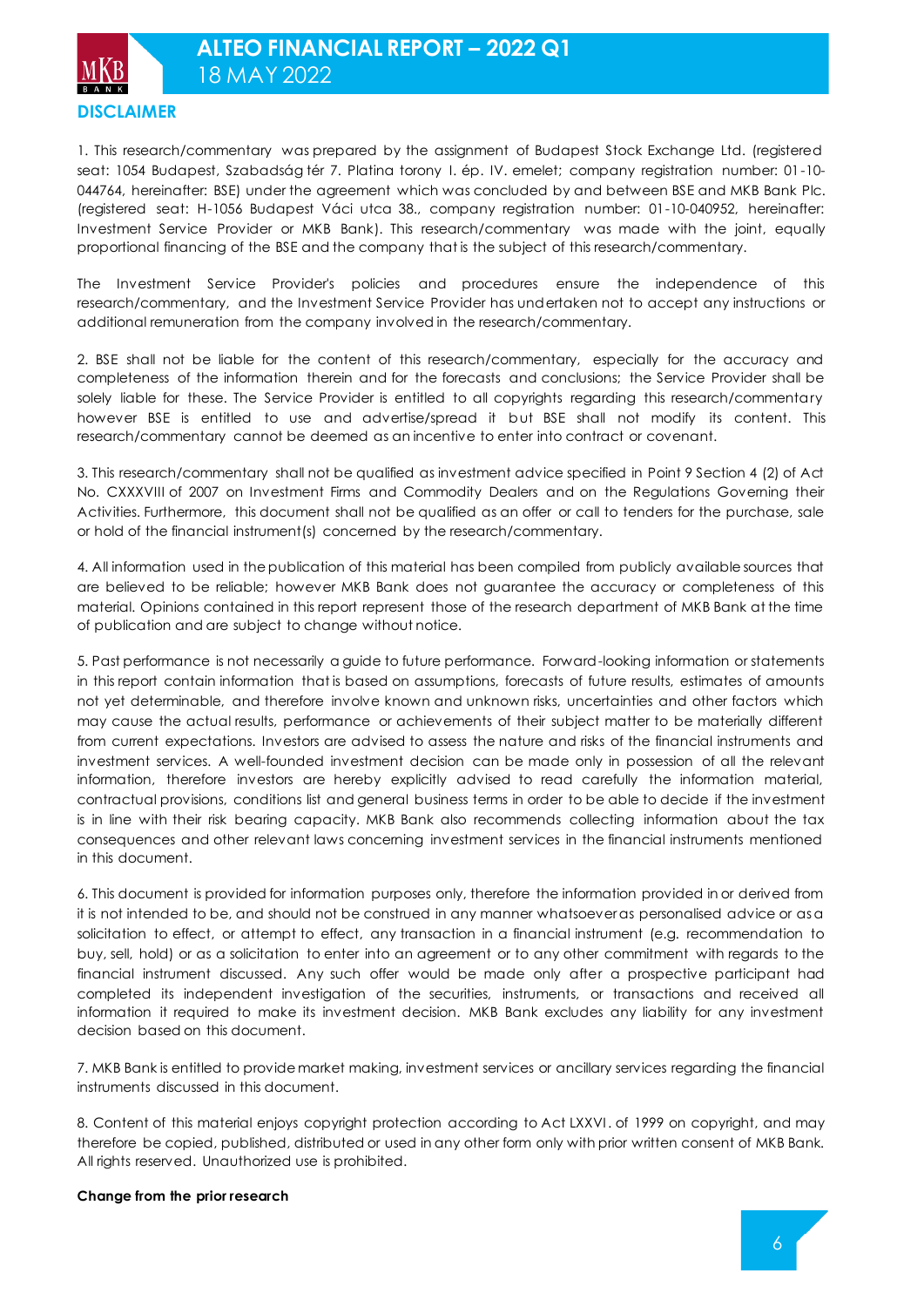

## **ALTEO FINANCIAL REPORT – 2022 Q1** 18 MAY 2022

Our first research was published on 15. December 2017. In that Initial Coverage our price target was HUF 823. The changes in fundamental factors and the operation in the Company required regular updates of our model and the target price. Based on the recent changes, we have revised our target price, the new target price is HUF 2423, which is 7.2% higher than the previous target price of HUF 2249 (01 March 2022).

#### **Prior researches**

MKB Bank wrote an initiation report on 15 December 2017. The research is available on the web page of the BSE (Budapest Stock Exchange):

<https://bet.hu/Kibocsatok/BET-elemzesek/elemzesek/alteo-elemzesek>

MKB Bank wrote flash notes on 12 January 2018, and on 31 January 2018, 8 February 2018, 2 March 2018, 19 March 2018 and 11 May 2018. These researches are available on the web page of the BS E (Budapest Stock Exchange):

#### <https://bet.hu/Kibocsatok/BET-elemzesek/elemzesek/alteo-elemzesek>

#### **Methodology used for equity valuation and recommendation of covered companies**

The discounted cash flow valuation is a method of valuing a company (or project, assets, business, etc.) with the time value of the money. The model forecasts the company's free cash flow (free cash flow to firm) and discounts it with the average cost of capital (WACC). The cash flow is simply the cash that is generated by a business and which can be distributed to investors. The free cash flow represents economic value, while accounting metric like net earning doesn't. The WACC represents the required rate of return by the investors. If a business is risky the required rate of return, the WACC will be higher.

Discounted cash flow model (DCF): We analyze the companies using five year forecast period and set a terminal value based on the entity's long term growth or on different exit multiples like EV/EBITDA or EV/EBIT. In certain cases the forecast period may differ from five years. In this case the analysts must define the reason for difference. The cash flows are discounted by the company's WACC unless otherwise specified.

In the first step we have to forecast the company's cash flow. The free cash flow to firm (FCFF) is based on the earnings before interest and taxes (EBIT), the tax rate, depreciation and amortization (D&A), net change in working capital (which is based on the current assets and current liabilities) and the capital expenditures (CAPEX). The model requires a terminal value which can be based on the long term growth or on an exit multiple like EV/EBITDA, or EV/EBIT. Forecasting the terminal value is a crucial point because in most cases it makes up more than 50% of the net present value.

The discount rate (WACC): The average cost of capital of the company is dependent on the industry, the risk free rate, tax, the cost of debt and the equity risk premium. The cost of equity is calculated by the CAPM model, where the independent variables are the risk free rate, the industry specific levered beta, and the equity risk premium. The WACC is dependent on the capital structure, so the forecast of the equity/debt mix is crucial.

At the end we get the enterprise value (EV). The EV is the market capitalization plus the total debt and preferred equity and minority interest, minus the company's cash. In the last step we have to reduce the EV with the net debt. This figures divided by the shares outstanding we arrive at the target share price.

The discounted cash flow model includes sensitivity analysis which takes the effects of the change in the WACC, the long term growth or the used exit multiples on which the terminal value is based.

Our target price is based on a 12 month basis, ex-dividend unless stated otherwise.

Peer group valuation: For comparison we use peer group valuation. The analysis based on important indicators and multiples like P/E, EV/EBITDA, EV/EBIT, market capitalization, P/S, EBITDA margin, net debt to EBITDA, EBITDA growth, dividend yield and ROIC. If the industry justifies we may use other multiples. The peer group is compiled according to the companies' main business, with respect to the region (DM or EM market).